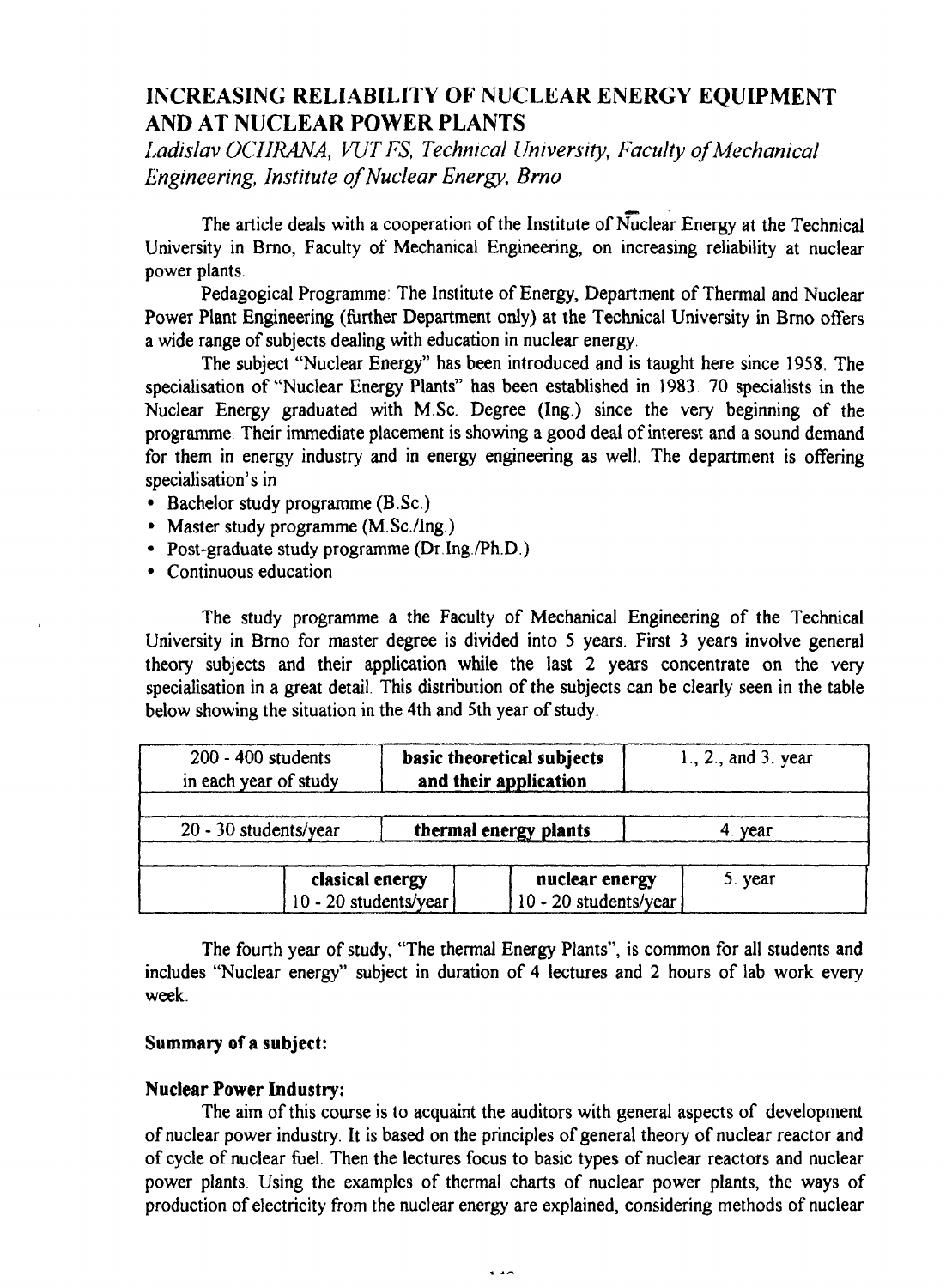

 $\overline{\phantom{a}}$ 

 $\ddot{\phantom{a}}$ 

 $\overline{\phantom{a}}$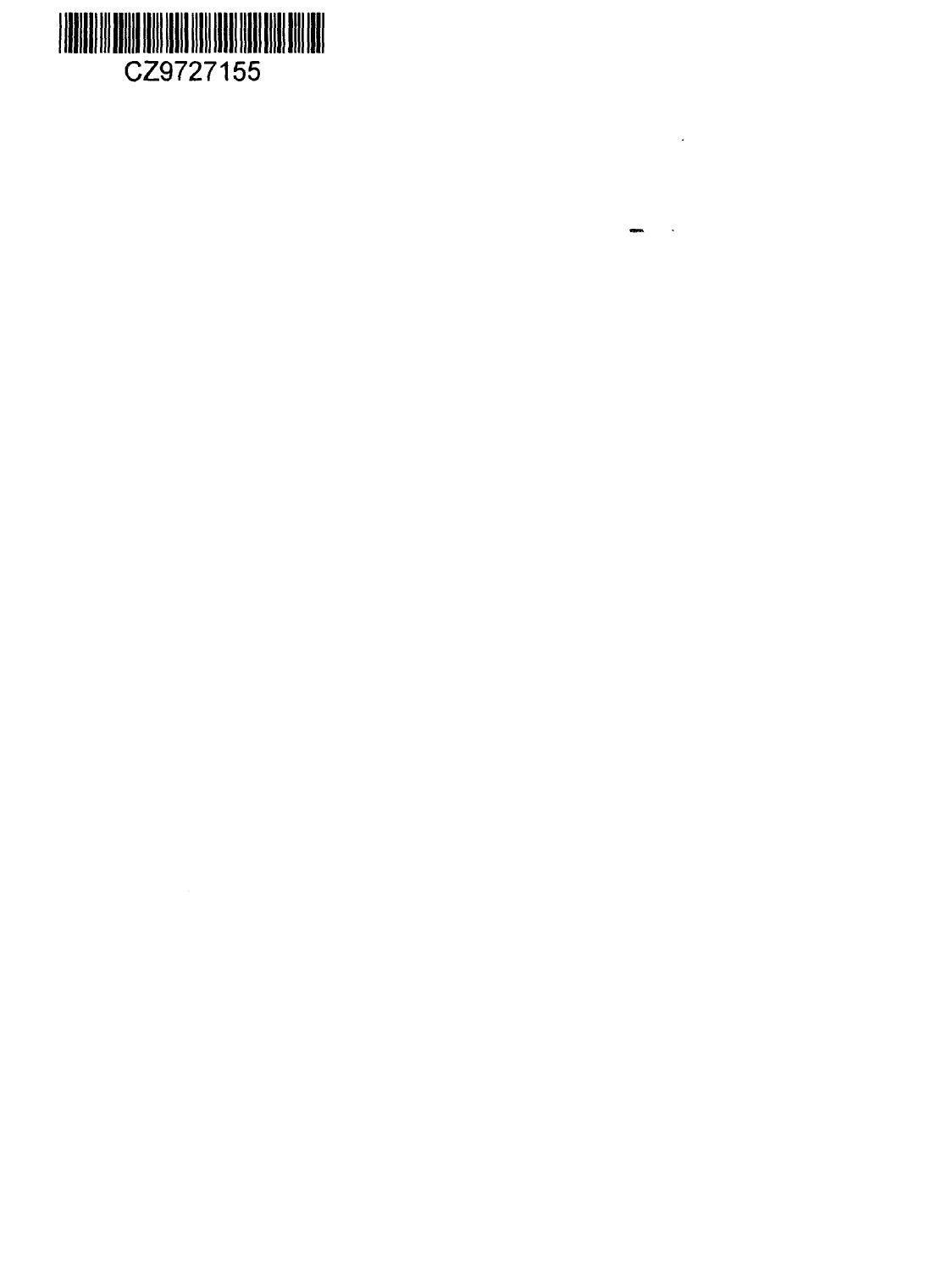safety. The students are led to know the basic principles of applications of nuclear energy and, especially, radioactive waste management. By the specifications of mechanical specialities of nuclear energetic equipment the student take in the designing and operation of nuclear power plants.

# *Prof. Ass. O. Mated (Department of Heat and Nuclear Power Energy Equipment)*

#### **Syllabi of the Sth Year's Courses**

#### **Specialisation of Nuclear Power Plant Engineering;**

# **Nuclear Physics and Dosimetry:**

The aim of this course is to repeat basements of nuclear physics, which are necessary to be known for next courses of nuclear physics lines. The auditors take in basic principles of atom and nuclear physics and make a complete imaginations about matter structure and determining of strength acting in it. The structure of the course is drafted in suitable consequences from general characteristics of microworld to concrete macroscopic displays. Phenomena which are connected with operation of nuclear energetic equipment are in the main attention.

# *P. Kolaiek (outside teacher)*

#### Nuclear Reactors:

The object of this course is to acquaint the auditors with progress of development of nuclear reactors and on basement of suitable representatives of particular conceptions teach them about the designs of various types of reactors. Consequently the students will be taught to use results of theory of neutron field and of theory of neutrons multiplied system for two basic conceptions of reactors, it means homogenous and heterogeneous conceptions. Neutron calculations are followed with application of theory of heat and matter transfer to determine temperature field in particular components of core of reactor to dimension it from the thermal and strength views. The auditors with received theoretical knowledge are then acquainted with design and components of reactor to be able to suggest suitable innovations of it.

# *Prof. F. Dubsek (Department of Heat and Nuclear Power Energy Equipment)*

## **Control of Nuclear Energetic Equipment and Nuclear Safety:**

The course is aimed at pressure water reactors (PWR, WER), their description, analysing of their properties like controlled object from view of control operation system, particular solution of the system, it's particular parts and reciprocal links. Except reactor and it's control system are also meant the most important sequention technological components of power supply unit with pressure water reactor.

#### *V. Krdek (outside teacher)*

#### **Secondary Circuits of Nuclear Power Plants:**

Nuclear energy is a new trend in area of electricity and heat supply in our society. The main requirement of primer circuit is safety of operation. As for secondary circuit the main sight is reliability and efficiency of operation. The course acquaints the auditors with particular components of the circuit with connections of operation of secondary circuit of nuclear power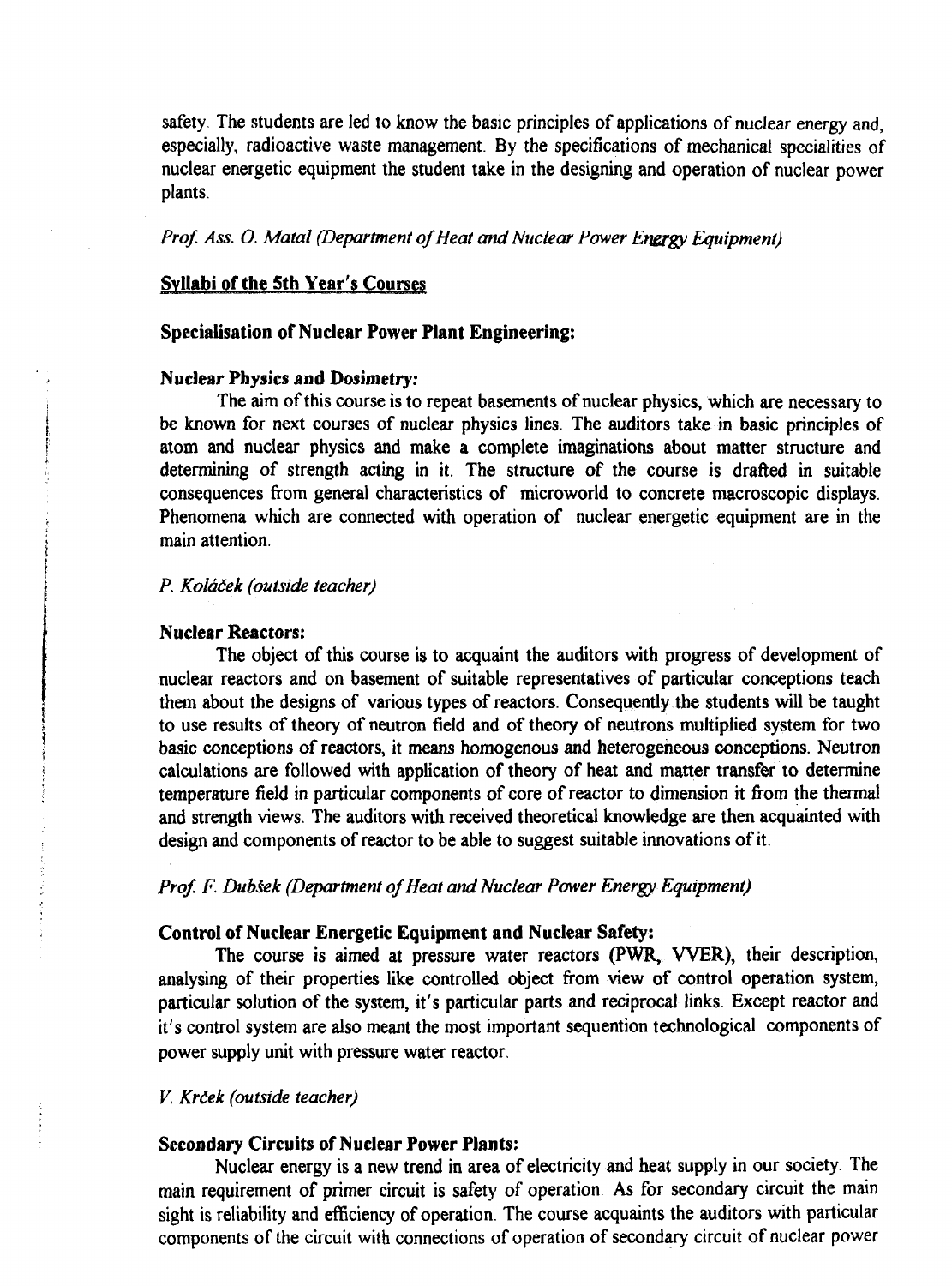plant. A lot of attention of this course is devoted to operational conditions of the equipment from the view of good economical results.

# *Prof. Ass. J. Krbek (Department of heat and Nuclear Power Energy Equipment)*

# **Electro-Power Industry:** —

Operation and properties of turboalternators, their exciter systems, appliance equipment. Asynchronous generators. Non-regulating, regulating electric drives in thermal and nuclear power plants. Energetic transformators. Electric stations. Electro-schemes of home consumption of power and heating plants and of thermal and nuclear power plants.

# *B. Balaban (Institute of Electrotechnics)*

#### **Designing seminar:**

The content of this course is to practise practically already obtained knowledge form other courses of theoretical basement of this specialisation with form of project bases, drawing documentation and analysis report in these areas:

- primary and secondary circuits of nuclear power plants

# *Prof. Ass. 0. Matal (Department of Heat and Nuclear Power Energy Equipment)*

# **Materials of Energetic Devices:**

The course implies an overview of steels and alloys used in thermal and nuclear energetic engineering. Types of alloy steels for components of turbo-generators, for pipes of superheaters and steam pipes, for boilers and for determined components of nuclear power plants are consecutively gone over. Chemical composition and types and problems of technological treatment, of degradable processes, of limiting stages of individual types of materials are described, as well as their testing. Knowledge from basic courses "Theory of Materials I and IF' are supposed.

# *Prof Ass. E. Miinsterovd (Institute of Materials Science)*

# **Designing of Nuclear Power Plants:**

The aim of this course is to acquaint the auditors with the main criteria of designing of nuclear power plants sequencing at formerly received knowledge from the course "Economy and Designing of Thermal Energetic Equipment". The prime criterium is nuclear safety, which results to project of nuclear power plant and to it's localisation. That is resource for next comments of disposal solution of nuclear power plants and technological and economical aspects of their's operation. Then problems of possible internal accidents is gone over.

#### *Prof. Ass. 0. Matal (Department of Heat and Nuclear Power Energy Equipment)*

#### **Functioning and Water Management of Nuclear Power Plants:**

Terms and limits of operation of nuclear power plants equipped with pressurised water reactors, analysing of operational reliability and thermal efficiency. Starting up and putting out of action of reactor and refuelling. Basic transition processes. Principals of chemistry of power plants, checking of chemical processes and anticorrosive protection. Deactivation of nuclear energetic equipment.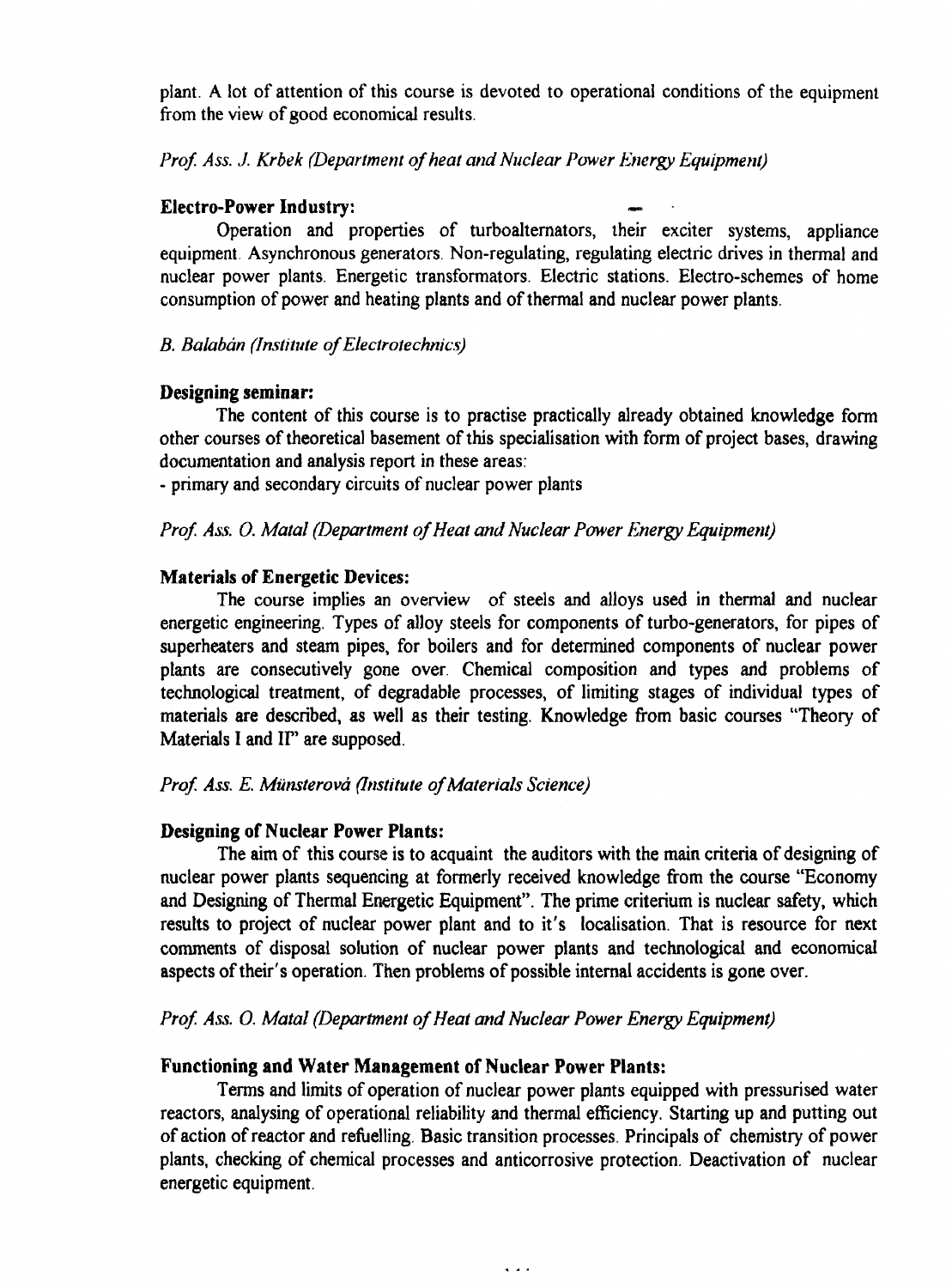*Prof. Ass. L. Ochrana (Department of Heat and Nuclear Power Energy Equipment)* 

# **The Final Project:**

The object of this course is to elaborate source documents and to scheme projects and design drawings on dependence of individual problems solving of students, which are closed to their theses. The emphasis is placed on individual solving of the problems using technical literature, computers and consultation of external specialists.

*Prof. F. DubSek (Department of Heat and Nuclear Power Energy Equipment)*

#### **Legislation in Power Supply Industry:**

Acquaintance with principles of energetic policy of Czech republic, with it's basic implements and aims and with basic legislative rules.

*Prof. Ass. L. Ochrana (Department of Heat and Nuclear Power Energy Equipment)* 

# **Scientific research programme of the Department**

Education and research of the Department in the field of reliability is based on a complex systematic concept securing a high level of reliability.

It includes whole range/cycle of origin from its very design to its practical use since the students are involved in this programme working at various working locations ranging from research down to the power plant. Individual phases are illustrated in the following chart:

| Ties to the operator |  |  |  |  |  |  |  |
|----------------------|--|--|--|--|--|--|--|
|----------------------|--|--|--|--|--|--|--|



Feedback to the pre-operational stage

A conception of service of every individual component is very important to secure high reliability of a nuclear power plant. A higher number of preventive service and a lower number of accidental service/repair work after malfunctions of a plant is a characteristic sign of nuclear power stations in comparison to the classical ones. With regard to the number of service work, the prevention involves about 60 - 70 % of this work. A question of economy arises whether the preventive maintenance is necessary and up to what degree it influences the reliability of a plant.

The pre-planned black-outs/switch-offs in a nuclear power plant of electrical energy in the system must be substituted at once. The procedures are as follows:

- substituting energy production from external sources increases the cost by 2-5x higher than in the nuclear power plant
- accidental/non-planned import of electrical energy exceeds the cost probably much higher than in the above mentioned case.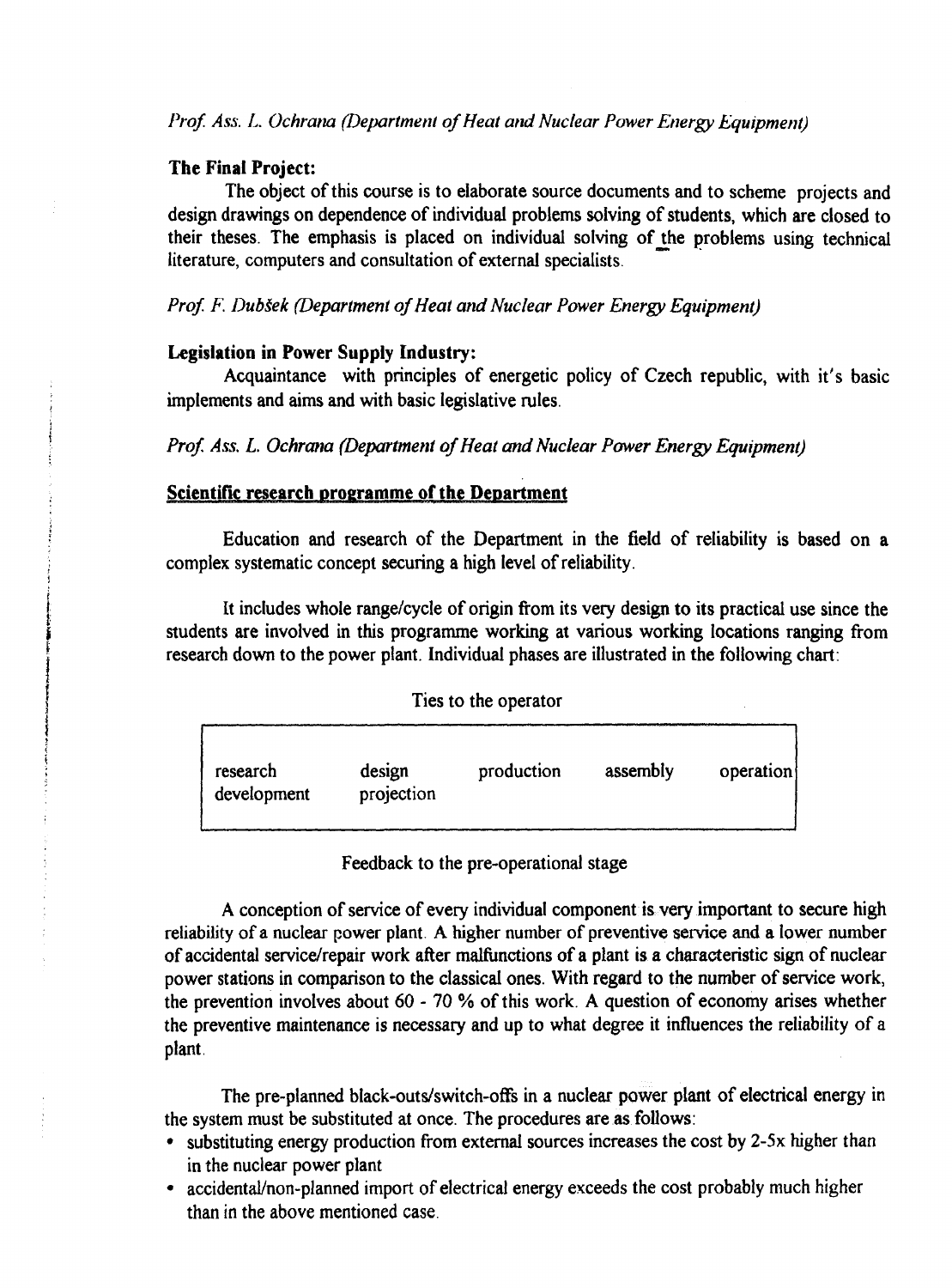In the view of a nuclear power plant, the financial loss caused by accidental black-outs results in decreased financial inflow from the customer causing so a lower gain for the plant.

In general, correlation between the increased total cost and the increased reliability is not a linear one. With increased reliability the cost is growing progressively. Reliability is then seen as a probability of a non-failure system **R.** \_

# **Evaluation of the components**

The reliability of a nuclear power plant is given by the reliability of individual components and the way of their integration.

MAAE recommends to use RCM system (Reliability Centered Maintenance) at present, i.e.maintenance directed towards reliability. This method is based on the fact that

- reliability of a plant or a power block is given by reliability of its components
- acquired level of reliability lies in the maintenance/service.

# **The RCM method uses a method of predictability rather than a method based on concretely calculated** cycles

Predisposition of RCM method and its use is determined by a perfect knowledge of a plant condition/state at any given time, i.e.

- behaviour of the system/equipment and its reliability characteristics as experienced from the past and from
- results of diagnostic methods, revisions/check-ups, and other testing procedures.

In 1996, the Department worked out a study dealing with evaluation of maintenance system in a nuclear power plant. Source of the information's is based on the following subsystems:

- reliability of maintenance informative system
- work-order of maintenance.

The reliability informative system of maintenance provides information's dealing with failures and mistakes. The following is recorded there:

- number of total and partial failures  $n_{\text{up}}$ ,  $n_{\text{cm}}$
- time of all occurred failures  $\tau(h)$
- wasted output due to any failure  $\Delta P$  (MW)
- wasted production  $\Delta Z$  (MWh)

The work orders provide information's dealing with service after failures (O) and preventive maintenance (u). The following is recorded there:

- number of services  $A_0$  and number of preventive maintenance inputs  $A_u$
- time of service and preventive maintenance inputs
- financial cost/loss due to the service and prevention

If the total number of inputs is marked as  $n_{ob}$ , then

$$
n_{ob} \equiv n_o + n_u
$$